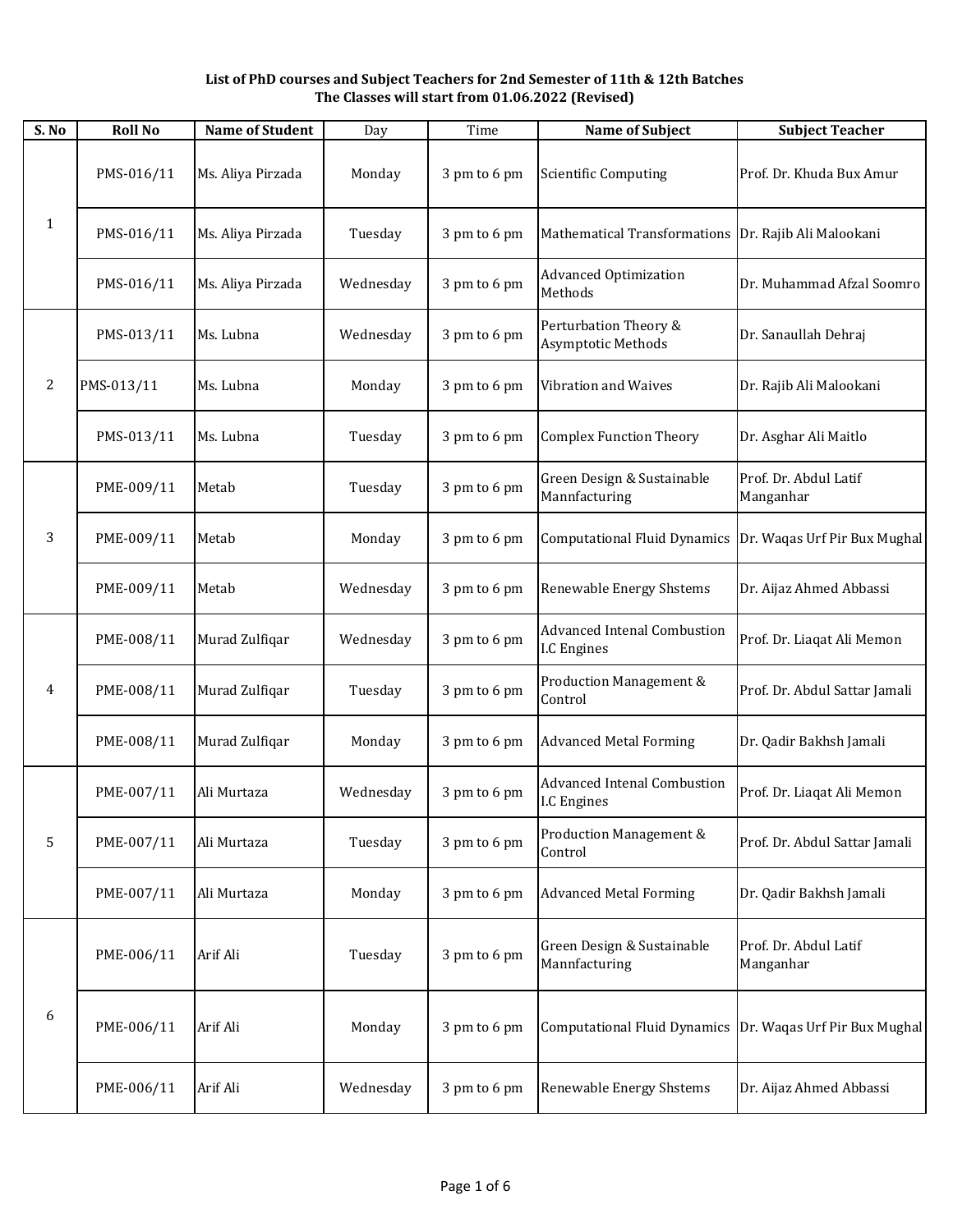| S. No | <b>Roll No</b> | <b>Name of Student</b> | Day       | Time         | <b>Name of Subject</b>                   | <b>Subject Teacher</b>               |
|-------|----------------|------------------------|-----------|--------------|------------------------------------------|--------------------------------------|
|       | PIT-054/12     | Mr. Kashif Gul         | Thursday  | 3 pm to 6 pm | <b>Computer and Network</b><br>Security  | Prof. Dr. Muhammad Ibrahim<br>Channa |
| 7     | PIT-054/12     | Mr. Kashif Gul         | Tuesday   | 3 pm to 6 pm | <b>Internet of Things</b>                | Prof. Dr. Mukhtiar Ahmed<br>Kori     |
|       | PIT-054/12     | Mr. Kashif Gul         | Wednesday | 3 pm to 6 pm | Deep Learning                            | Dr. Asghar Ali Chandio               |
|       | PIT-053/12     | Ms. Hira Gul           | Tuesday   | 3 pm to 6 pm | <b>Internet of Things</b>                | Prof. Dr. Mukhtiar Ahmed<br>Kori     |
| 8     | PIT-053/12     | Ms. Hira Gul           | Thursday  | 3 pm to 6 pm | <b>Computer and Network</b><br>Security  | Prof. Dr. Muhammad Ibrahim<br>Channa |
|       | PIT-053/12     | Ms. Hira Gul           | Monday    | 3 pm to 6 pm | Algorithms Analysis & Design             | Dr. Imtiaz Ali Halepoto              |
|       | PIT-046/11     | Imran Ali Memon        | Tuesday   | 3 pm to 6 pm | <b>Internet of Things</b>                | Prof. Dr. Mukhtiar Ahmed<br>Kori     |
| 9     | PIT-046/11     | Imran Ali Memon        | Monday    | 3 pm to 6 pm | Machine Learning for<br>Quantified Self  | Prof. Dr. Adnan Manzoor<br>Rajper    |
|       | PIT-046/11     | Imran Ali Memon        | Wednesday | 3 pm to 6 pm | Deep Learning                            | Dr. Asghar Ali Chandio               |
|       | PIT-045/11     | Imran Ali              | Tuesday   | 3 pm to 6 pm | <b>Internet of Things</b>                | Prof. Dr. Mukhtiar Ahmed<br>Kori     |
| 10    | PIT-045/11     | Imran Ali              | Monday    | 3 pm to 6 pm | <b>Emparical Software</b><br>Engineering | Dr. Rafia Naz Memon                  |
|       | PIT-045/11     | Imran Ali              | Wednesday | 3 pm to 6 pm | Model Driven Software<br>Engineering     | Dr. Rafia Naz Memon                  |
|       | PIT-044/11     | Ms. Zojan Memon        | Wednesday | 3 pm to 6 pm | Reinforcement Learning                   | Prof. Dr. Adnan Manzoor<br>Rajper    |
| 11    | PIT-044/11     | Ms. Zojan Memon        | Tuesday   | 3 pm to 6 pm | Computational Linguistics                | Dr. Asghar Ali Chandio               |
|       | PIT-044/11     | Ms. Zojan Memon        | Monday    | 3 pm to 6 pm | Computer Vision and image<br>Analysis    | Dr. Akhtar Hussain Jalbani           |
|       | PIT-043/11     | Pervaiz Ali            | Monday    | 3 pm to 6 pm | <b>Evolutional Computation</b>           | Prof. Dr. Intesab Hussain<br>Sadhayo |
| 12    | PIT-043/11     | Pervaiz Ali            | Tuesday   | 3 pm to 6 pm | <b>Computational Linguistics</b>         | Dr. Asghar Ali Chandio               |
|       | PIT-043/11     | Pervaiz Ali            | Wednesday | 3 pm to 6 pm | Deep Learning                            | Dr. Asghar Ali Chandio               |
|       | PIT-042/11     | Kamran Ali             | Monday    | 3 pm to 6 pm | <b>Biometric Systems</b>                 | Dr. Sajida Perveen Soomro            |
| 13    | PIT-042/11     | Kamran Ali             | Tuesday   | 3 pm to 6 pm | Image & Video Analytics                  | Dr. Sajida Perveen Soomro            |
|       | PIT-042/11     | Kamran Ali             | Wednesday | 3 pm to 6 pm | Modern Research Tools & Test<br>beds     | Dr. Nadeem Naeem Bhatti              |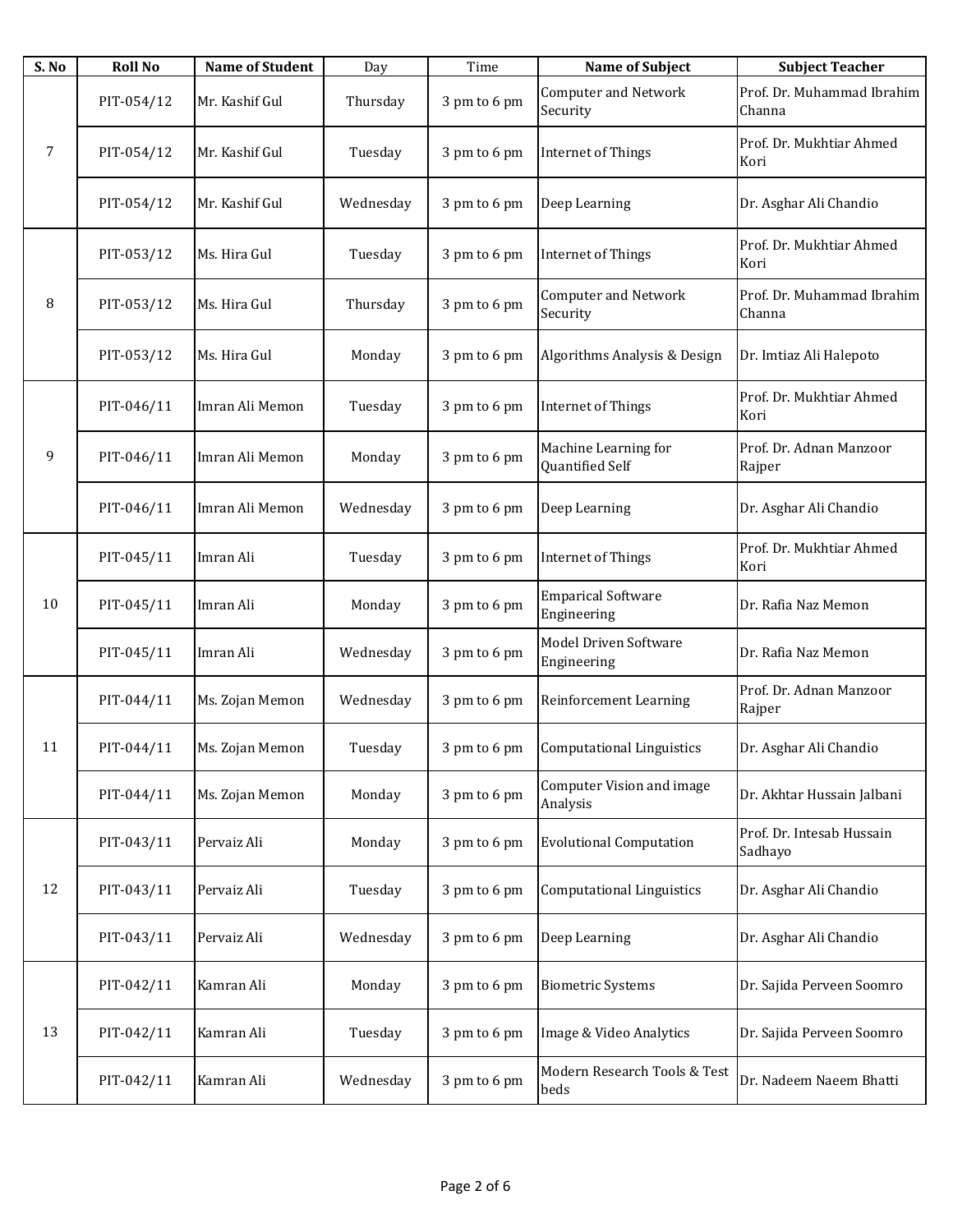| S. No | <b>Roll No</b> | <b>Name of Student</b>        | Day       | Time         | <b>Name of Subject</b>                   | <b>Subject Teacher</b>               |
|-------|----------------|-------------------------------|-----------|--------------|------------------------------------------|--------------------------------------|
|       | PIT-041/11     | <b>Abdul Rasheed</b><br>Memon | Wednesday | 3 pm to 6 pm | Modern Research Tools & Test<br>beds     | Dr. Nadeem Naeem Bhatti              |
| 14    | PIT-041/11     | Abdul Rasheed<br>Memon        | Monday    | 3 pm to 6 pm | Algorithms Analysis & Design             | Dr. Imtiaz Ali Halepoto              |
|       | PIT-041/11     | Abdul Rasheed<br>Memon        | Tuesday   | 3 pm to 6 pm | Network Function<br>Virtualization       | Dr. Imtiaz Ali Halepoto              |
|       | PIT-040/11     | Ansar Ahmed                   | Thursday  | 3 pm to 6 pm | <b>Computer and Network</b><br>Security  | Prof. Dr. Muhammad Ibrahim<br>Channa |
| 15    | PIT-040/11     | Ansar Ahmed                   | Wednesday | 3 pm to 6 pm | Modern Research Tools & Test<br>beds     | Dr. Nadeem Naeem Bhatti              |
|       | PIT-040/11     | Ansar Ahmed                   | Tuesday   | 3 pm to 6 pm | <b>Cluster and Cloud Computing</b>       | Dr. Fizza Abbas Alvi                 |
|       | PIT-039/11     | Amadullah                     | Thursday  | 3 pm to 6 pm | <b>Computer and Network</b><br>Security  | Prof. Dr. Muhammad Ibrahim<br>Channa |
| 16    | PIT-039/11     | Amadullah                     | Monday    | 3 pm to 6 pm | BlockChain & Cryptography                | Dr. Ubedullah Rajput                 |
|       | PIT-039/11     | Amadullah                     | Tuesday   | 3 pm to 6 pm | <b>Cluster and Cloud Computing</b>       | Dr. Fizza Abbas Alvi                 |
|       | PIT-038/11     | <b>Imtiaz Ahmed</b>           | Tuesday   | 3 pm to 6 pm | <b>Internet of Things</b>                | Prof. Dr. Mukhtiar Ahmed<br>Kori     |
| 17    | PIT-038/11     | <b>Imtiaz Ahmed</b>           | Thursday  | 3 pm to 6 pm | <b>Computer and Network</b><br>Security  | Prof. Dr. Muhammad Ibrahim<br>Channa |
|       | PIT-038/11     | Imtiaz Ahmed                  | Monday    | 3 pm to 6 pm | BlockChain & Cryptography                | Dr. Ubedullah Rajput                 |
|       | PIT-037/11     | Kamran Ali Bhatti             | Monday    | 3 pm to 6 pm | <b>Biometric Systems</b>                 | Dr. Sajida Perveen Soomro            |
| 18    | PIT-037/11     | Kamran Ali Bhatti             | Tuesday   | 3 pm to 6 pm | Image & Video Analytics                  | Dr. Sajida Perveen Soomro            |
|       | PIT-037/11     | Kamran Ali Bhatti             | Wednesday | 3 pm to 6 pm | Modern Research Tools & Test<br>beds     | Dr. Nadeem Naeem Bhatti              |
|       | PIT-036/11     | Zeeshan Ahmed                 | Monday    | 3 pm to 6 pm | BlockChain & Cryptography                | Dr. Ubedullah Rajput                 |
| 19    | PIT-036/11     | Zeeshan Ahmed                 | Wednesday | 3 pm to 6 pm | Modern Research Tools & Test<br>beds     | Dr. Nadeem Naeem Bhatti              |
|       | PIT-036/11     | Zeeshan Ahmed                 | Tuesday   | 3 pm to 6 pm | <b>Computational Linguistics</b>         | Dr. Asghar Ali Chandio               |
|       | PES-015/11     | Ms. Noor-ul-Ain<br>Memon      | Monday    | 3 pm to 6 pm | <b>Advanced Digital</b><br>Communication | Prof. Dr. Muhammad Mujtaba<br>Shaikh |
| 20    | PES-015/11     | Ms. Noor-ul-Ain<br>Memon      | Tuesday   | 3 pm to 6 pm | Algorithms Analysis & Design             | Dr. Imtiaz Ali Halepoto              |
|       | PES-015/11     | Ms. Noor-ul-Ain<br>Memon      | Wednesday | 3 pm to 6 pm | Deep Learning                            | Dr. Asghar Ali Chandio               |
|       | PES-014/11     | Mujeeb Ur Rehman              | Monday    | 3 pm to 6 pm | Meta Materials and<br>Metasurfaces       | Dr. Nadeem Naeem Bhatti              |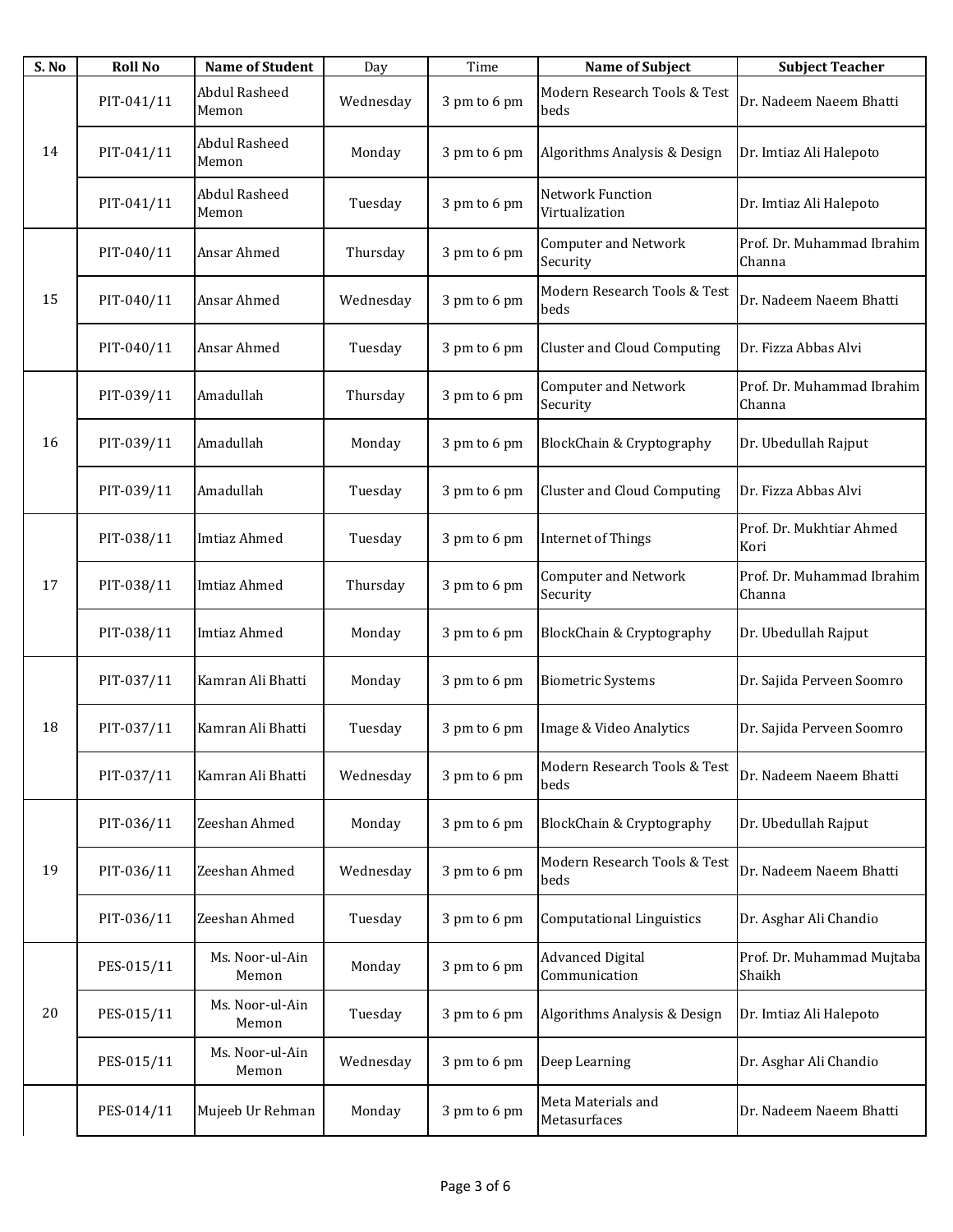| S. No | <b>Roll No</b> | <b>Name of Student</b>    | Day       | Time         | <b>Name of Subject</b>                                              | <b>Subject Teacher</b>               |
|-------|----------------|---------------------------|-----------|--------------|---------------------------------------------------------------------|--------------------------------------|
| 21    | PES-014/11     | Mujeeb-ur-Rehman          | Tuesday   | 3 pm to 6 pm | <b>Advanced Electronic Devices</b>                                  | Dr. Ehsan Ali Buriro                 |
|       | PES-014/11     | Mujeeb Ur Rehman          | Wednesday | 3 pm to 6 pm | Optoelectronic Devices                                              | Dr. Bhagwan Das                      |
|       | PES-013/11     | Ms. Nazia Keerio          | Monday    | 3 pm to 6 pm | <b>Advanced Digital</b><br>Communication                            | Prof. Dr. Muhammad Mujtaba<br>Shaikh |
| 22    | PES-013/11     | Ms. Nazia Keerio          | Tuesday   | 3 pm to 6 pm | <b>Next Genetation Wireless</b><br>Coumon: System &<br>Technologies | Prof. Dr. Abdul Sattar Saand         |
|       | PES-013/11     | Ms. Nazia Keerio          | Wednesday | 3 pm to 6 pm | <b>Emerging Trends in IOT</b>                                       | Prof. Dr. Abdul Fattah<br>Chandio    |
|       | <b>PES</b>     | Mr. Ghulam<br>Mohiuddin   | Monday    | 3 pm to 6 pm | <b>Advanced Digital</b><br>Communication                            | Prof. Dr. Muhammad Mujtaba<br>Shaikh |
| 23    | <b>PES</b>     | Mr. Ghulam<br>Mohiuddin   | Tuesday   | 3 pm to 6 pm | Algorithms Analysis & Design                                        | Dr. Imtiaz Ali Halepoto              |
|       | <b>PES</b>     | Mr. Ghulam<br>Mohiuddin   | Wednesday | 3 pm to 6 pm | Deep Learning                                                       | Dr. Asghar Ali Chandio               |
|       | PEL-026/12     | Mr. Abdul Hafeez<br>Lakho | Tuesday   | 3 pm to 6 pm | Artificail Intelligence &<br>Network                                | Dr. Javed Ahmed Laghari              |
| 24    | PEL-026/12     | Mr. Abdul Hafeez<br>Lakho | Wednesday | 3 pm to 6 pm | Smart Grids                                                         | Dr. Javed Ahmed Laghari              |
|       | PEL-026/12     | Mr. Abdul Hafeez<br>Lakho | Monday    | 3 pm to 6 pm | Power System Satability and<br>Control                              | Dr. Ghulam Sarwar Kaloi              |
|       | PEL-025/12     | Mr. Furqan Latif          | Tuesday   | 3 pm to 6 pm | Artificail Intelligence &<br>Network                                | Dr. Javed Ahmed Laghari              |
| 25    | PEL-025/12     | Mr. Furqan Latif          | Wednesday | 3 pm to 6 pm | Smart Grids                                                         | Dr. Javed Ahmed Laghari              |
|       | PEL-025/12     | Mr. Furqan Latif          | Monday    | 3 pm to 6 pm | Power System Satability and<br>Control                              | Dr. Ghulam Sarwar Kaloi              |
|       | PEL-024/11     | Muhammad Ismail           | Monday    | 3 pm to 6 pm | <b>Advanced Power Electronics</b>                                   | Prof. Dr. Aslam Pervez<br>Memon      |
| 26    | PEL-024/11     | Muhammad Ismail           | Tuesday   | 3 pm to 6 pm | Artificail Intelligence &<br>Network                                | Dr. Javed Ahmed Laghari              |
|       | PEL-024/11     | Muhammad Ismail           | Wednesday | 3 pm to 6 pm | Design of Controllers & Power<br>Applications                       | Dr. Ghulam Mustafa Bhutto            |
|       | PEL-023/11     | Rameez Akbar              | Tuesday   | 3 pm to 6 pm | <b>Energy Policy and Management</b>                                 | Prof. Dr. Muhammad Usman<br>Keerio   |
| 27    | PEL-023/11     | Rameez Akbar              | Monday    | 3 pm to 6 pm | Power System Satability and<br>Control                              | Dr. Ghulam Sarwar Kaloi              |
|       | PEL-023/11     | Rameez Akbar              | Wednesday | 3 pm to 6 pm | Solar Thermal Technologies                                          | Dr. Abdul Qayoom Jakhrani            |
|       | PEL-022/11     | Mansab Ali                | Tuesday   | 3 pm to 6 pm | <b>Energy Policy and Management</b>                                 | Prof. Dr. Muhammad Usman<br>Keerio   |
| 28    | PEL-022/11     | Mansab Ali                | Monday    | 3 pm to 6 pm | Power System Satability and<br>Control                              | Dr. Ghulam Sarwar Kaloi              |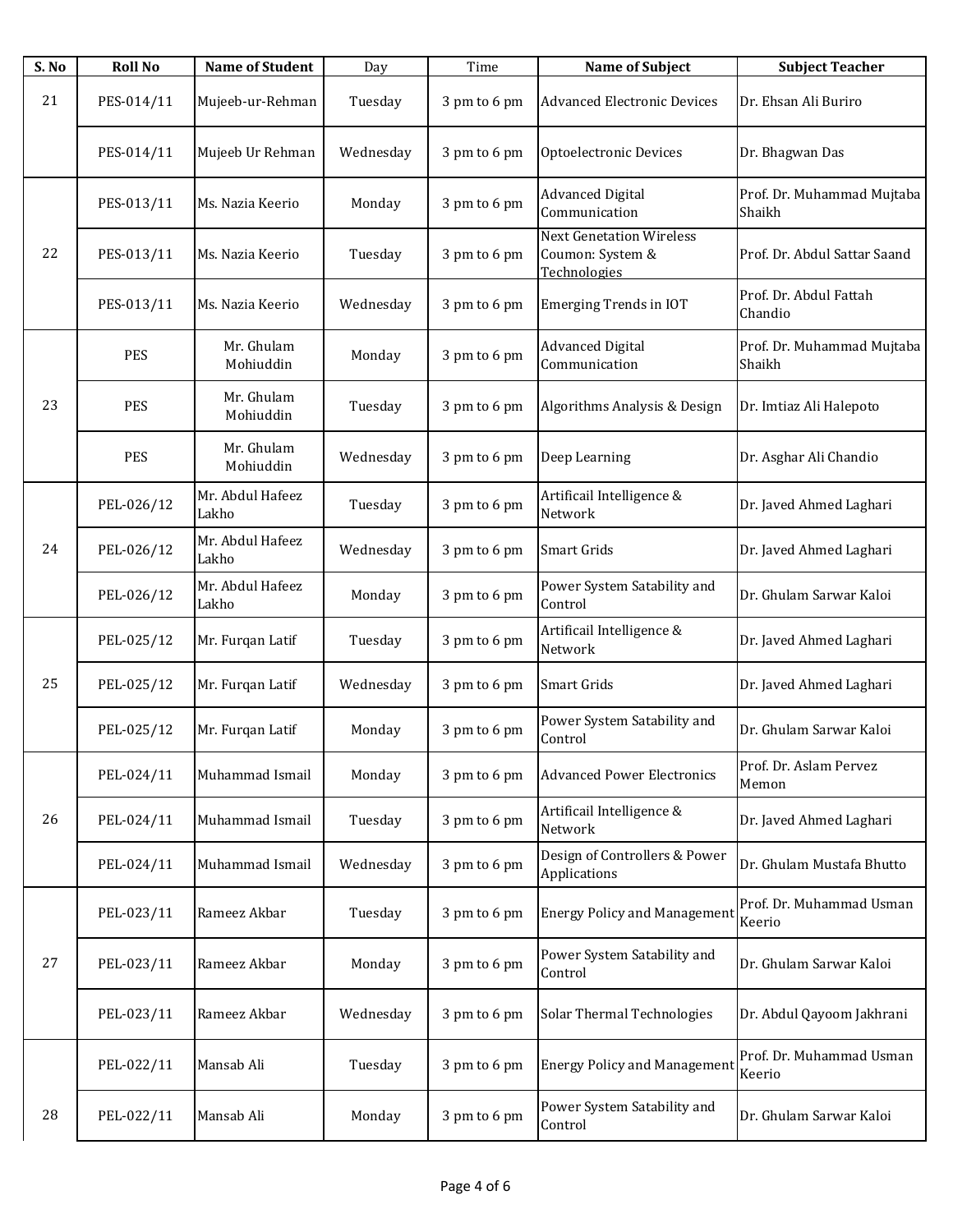| S. No | <b>Roll No</b> | <b>Name of Student</b> | Day       | Time         | <b>Name of Subject</b>                                   | <b>Subject Teacher</b>               |
|-------|----------------|------------------------|-----------|--------------|----------------------------------------------------------|--------------------------------------|
|       | PEL-022/11     | Mansab Ali             | Wednesday | 3 pm to 6 pm | Solar Thermal Technologies                               | Dr. Abdul Qayoom Jakhrani            |
|       | PEL-021/11     | Muhammad Ali           | Tuesday   | 3 pm to 6 pm | <b>Energy Policy and Management</b>                      | Prof. Dr. Muhammad Usman<br>Keerio   |
| 29    | PEL-021/11     | Muhammad Ali           | Monday    | 3 pm to 6 pm | Power System Satability and<br>Control                   | Dr. Ghulam Sarwar Kaloi              |
|       | PEL-021/11     | Muhammad Ali           | Wednesday | 3 pm to 6 pm | Solar Thermal Technologies                               | Dr. Abdul Qayoom Jakhrani            |
|       | PEL-020/11     | Mohsin Ali<br>Koondhar | Tuesday   | 3 pm to 6 pm | <b>Energy Policy and Management</b>                      | Prof. Dr. Muhammad Usman<br>Keerio   |
| 30    | PEL-020/11     | Mohsin Ali<br>Koondhar | Monday    | 3 pm to 6 pm | Power System Satability and<br>Control                   | Dr. Ghulam Sarwar Kaloi              |
|       | PEL-020/11     | Mohsin Ali<br>Koondhar | Wednesday | 3 pm to 6 pm | Solar Thermal Technologies                               | Dr. Abdul Qayoom Jakhrani            |
|       | PEE-014/11     | Abdul Shakoor          | Monday    | 3 pm to 6 pm | Wind Turbine Technology &<br>Aerodynamics                | Prof. Dr. Shahid Hussain Siyal       |
| 31    | PEE-014/11     | Abdul Shakoor          | Tuesday   | 3 pm to 6 pm | Sustainable Development &<br>Appropriate Technologies    | Dr. Ahsanullah Soomro                |
|       | PEE-014/11     | Abdul Shakoor          | Wednesday | 3 pm to 6 pm | Solar Thermal Technologies                               | Dr. Abdul Qayoom Jakhrani            |
|       | PEE-013/11     | Muhmood Nabi           | Wednesday | 3 pm to 6 pm | <b>Environmental Impact</b><br>Assessment                | Prof. Dr. Kishan Chand<br>Mukwana    |
| 32    | PEE-013/11     | Muhmood Nabi           | Monday    | 3 pm to 6 pm | Water and Wastewater<br>Management                       | Dr. Rizwan Ahmed Soomro              |
|       | PEE-013/11     | Muhmood Nabi           | Tuesday   | 3 pm to 6 pm | Sustainable Development &<br>Appropriate Technologies    | Dr. Ahsanullah Soomro                |
|       | PCS-026/12     | Ms. Tayyaba Aijaz      | Tuesday   | 3 pm to 6 pm | Software Process Information                             | Prof. Dr. Muhammad<br>Sulleman Memon |
| 33    | PCS-026/12     | Ms. Tayyaba Aijaz      | Wednesday | 3 pm to 6 pm | <b>Information Hiding Techniques</b>                     | Prof. Dr. Intesab Hussain<br>Sadhayo |
|       | PCS-026/12     | Ms. Tayyaba Aijaz      | Monday    | 3 pm to 6 pm | QoS in Software Design                                   | Dr. Irfana Memon                     |
|       | PCS-025/12     | Ms. Beenish<br>Qureshi | Tuesday   | 3 pm to 6 pm | Software Process Information                             | Prof. Dr. Muhammad<br>Sulleman Memon |
| 34    | PCS-025/12     | Ms. Beenish<br>Qureshi | Wednesday | 3 pm to 6 pm | <b>Information Hiding Techniques</b>                     | Prof. Dr. Intesab Hussain<br>Sadhayo |
|       | PCS-025/12     | Ms. Beenish<br>Qureshi | Monday    | 3 pm to 6 pm | Machine Learning for<br>Quantified Self                  | Prof. Dr. Adnan Manzoor<br>Rajper    |
|       | PCE-026/11     | Ms. Seema              | Wednesday | 3 pm to 6 pm | <b>Advanced Buidding</b><br><b>Construction Meterial</b> | Prof. Dr. Noor Ahmed Memon           |
| 35    | PCE-026/11     | Ms. Seema              | Tuesday   | 3 pm to 6 pm | Strengthening & Rehebiltation<br>of Concrete Stucture    | Dr. Jam Shahzeb                      |